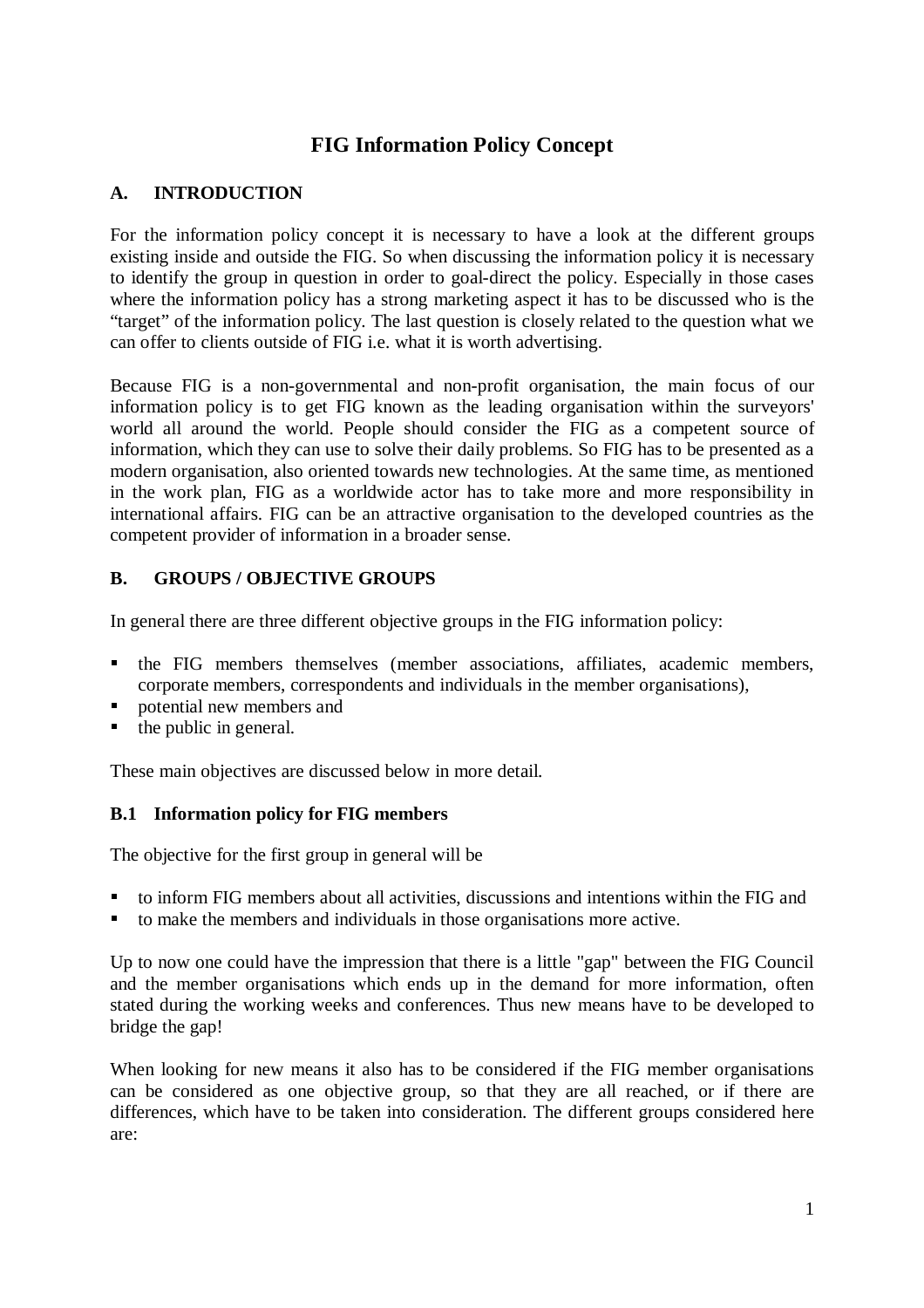a) First of all there are the developed countries that can be divided into those that are already very active within the FIG and those that are more or less "silent members". Even these last organisations normally have very experienced individual members who can bring their knowledge into the FIG. Therefore it is worth building up a special information policy concept with a marketing aspect. It seems to be not that difficult to convince those members that it is worth to take part (a) in working weeks, regional conferences and other events or (b) even in the work of technical commissions and working groups.

Those newly active members can help the FIG to put our intentions into action ("*shaping the change*"), and the result can be even more positive by the multiplier effect. So, finally, this group is really worth being considered as one of the main objective groups of our information policy.

b) Secondly there are the developing countries. It is very attractive to the member associations and their members to be related to the FIG since they can take profit from the experiences of other member countries. It is, however, very often impossible for those members to take part in meetings, congresses or working weeks, mostly because of the costs or because it is impossible for them to travel (or even to leave the country). In addition, for some of them it is very difficult or even impossible to get FIG information regularly since they do not have a constant access to the Internet. This is important when thinking about which communication means to use.

If the means of information policy are focussing more on only one of these two target groups, it is mentioned in the following list of means.

#### **B.2 Information Policy for potential new members**

For the second group, the objective is to increase the number of members of the FIG so the information policy has a strong marketing aspect.

We already know most of the professional organisations that are potential FIG members, so it is worth considering if it is worthwhile to develop an information policy for this group. If so, the main idea would be to show to potential (new) members how FIG is working and the actual on-going discussions. So the focal point and the objective are a little bit different to existing FIG members, but the advantages and disadvantages are mostly the same.

#### **B.3 Information policy for the public**

For the third group, the objective is just to tell the public that FIG exists and what are the main tasks and ideas. Thinking of the public, the "rest of the world", the information policy focuses mostly on informing them of the existence of surveyors and the profession and its activities, the FIG, justification of FIG work and about the main and basic ideas. A minor aspect is getting them familiar with the FIG publications. So the information policy has a marketing aspect, and these public relation and advertising means have a lot in common with commercial ones.

It is important that FIG member associations and in particular corporate and academic members are active in distributing the information about surveyors to promote the profession to the next generation, economic leaders and political decision-makers.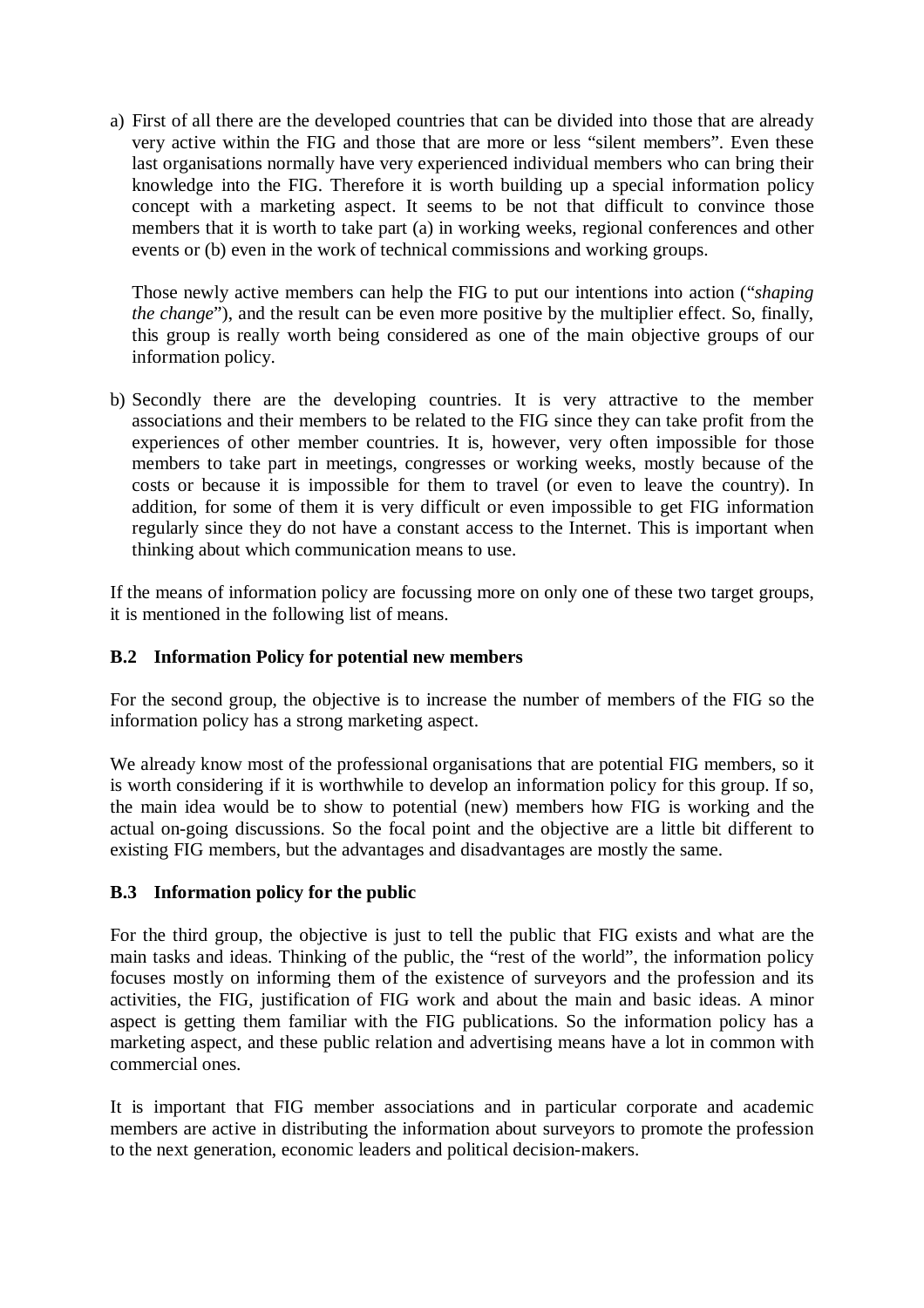NGOs in general are of great importance for modern society since ideas and innovations can be brought up, and this should also be the main task of the information policy for the public: to promote our own ideas. "Do well and talk about it" is necessary since "they don't know what we are doing". FIG is a federation of a very specific group, the surveyors, and in addition as an NGO only has a limited sphere of activities, so the information policy should consist of specific actions related to a certain event or a very specific aim that FIG wants to reach. Mail campaigns to "anybody" are not only time and money consuming, they are useless.

So the following ideas to public relations and advertising do not claim to be a sophisticate model but are more or less pragmatic ideas or examples how to get the FIG more known in the public.

## **C. INFORMATION POLICY MEANS**

The different means of information policy are listed here. For each means it is discussed in detail if it can be used for at least one of the mentioned target groups and if it is the correct one.

## **C.1 Annual Review**

The Annual Review is an overview of major activities and achievements of FIG and the main medium for external communication. This will be continued, not only as one of the classical means within FIG to send comprehensive information about FIG activities to its members in analogue form.

The review is sent in the printed format only to FIG member associations, but those often use them to distribute them not only to their own members, but also to others that are interested in the technical, organisational and research work that is going on. In addition, the review can be downloaded from the FIG Homepage, even as PDF-file, so it can be used by everybody. Concluding, the Annual Review can be seen as a mean especially to the first target group of the information policy, but can be also used as a marketing means to possible new members.

#### **C.2 Proceedings and Minutes**

The proceedings and minutes of the Working Weeks as other information of the official FIG meetings are put on the web very soon after the events. E.g. during the discussions at the regional conference in Marrakech most of the representatives of the developing countries said that they have access to the Internet, but at a very slow speed. The idea came up to send on a CD-ROM to all member organisations: the main FIG web pages, proceedings from the working weeks and regional conferences, articles of the month (see below) etc. This can be done without major additional costs if it is send together with the written reports and minutes, and it can be assured that all member organisations are really getting at least the most important results of the FIG work.

The minutes are of course sent only to FIG members, but the proceedings of congresses, working weeks and regional conferences are of interest to more people, not only surveyors! So for them the articles can be very interesting, whether they are interested in FIG or not. For the target groups of our information policy, after first contacts and for those already having an idea the proceedings can also be used as a market means.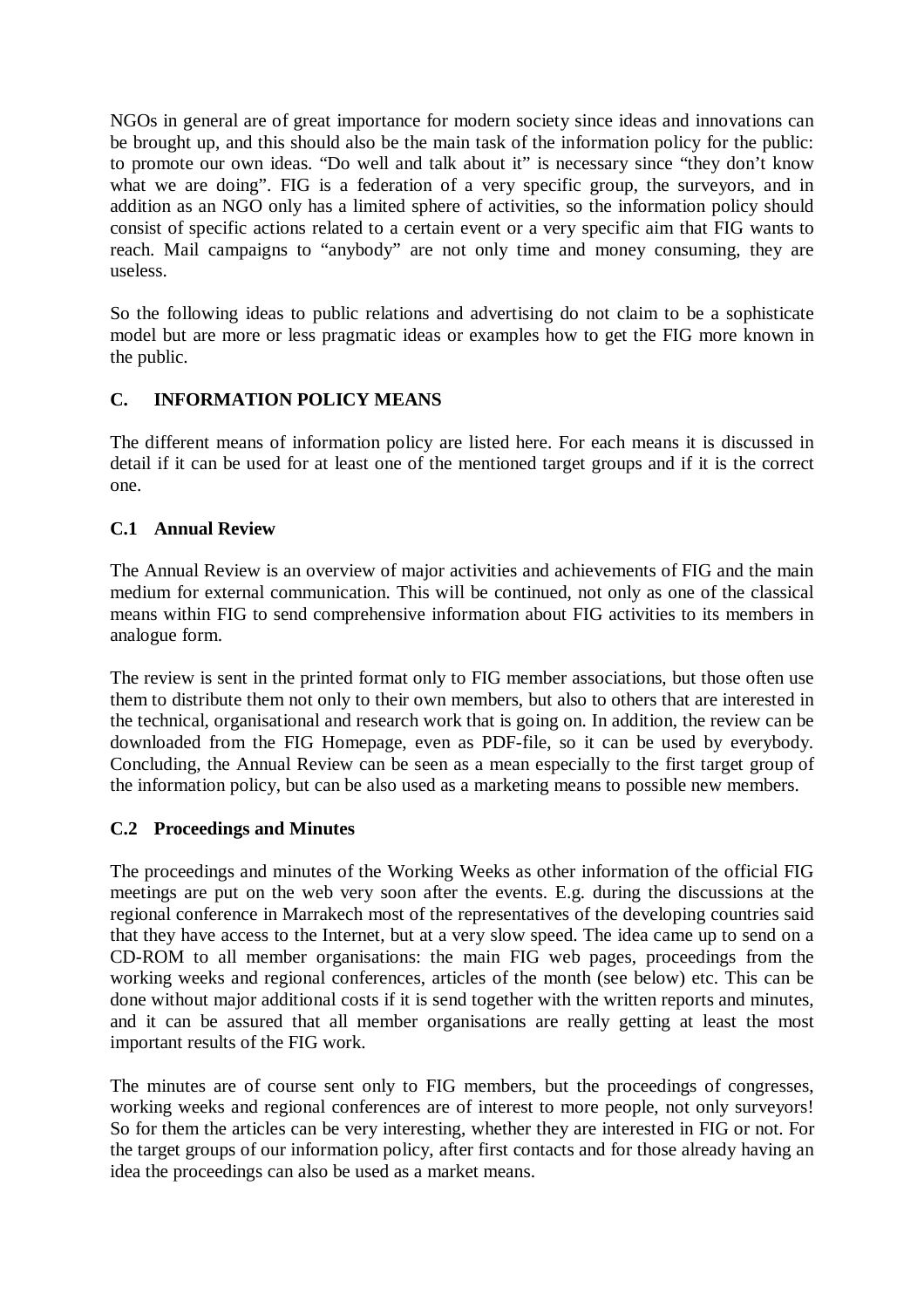### **C.3 Letters**

#### **C.3.1 Newsletters**

The quarterly FIG Bulletin has been replaced by a monthly e-Newsletter, which has been well received, being actual and bringing information more frequently. There have also been requests for printed material or journals. The e-Newsletter is an appropriate way to inform the Presidents, member organisations and national delegates about the activities of the Federation. It also gives links to the latest news on the FIG home page, which can be used in national newsletters. The circulation of the e-Newsletter is larger than what is possible with a printed bulletin. Further in general there is not a lot of work for the FIG Office to produce the e-Newsletter frequently.

Since the e-Newsletter contains the headlines of the latest news and gives links to the FIG home page, it is not too long, only one to two pages in printed format, which can be considered suitable. The member organisations have the possibility of choosing the facts, which are most important for their organisation and members. When looking at the home page, they will probably find other things worth drawing members' attention to. Long newsletters with six or more pages will not really reach the member organisations since they are too long and therefore will not be read. In addition most of the member organisations have their own newspaper / newsletter into which they are encouraged to extract news from the FIG web site.

The e-Newsletter reaches the developing countries (better than ordinary mail) as well as the industrial countries and the active members as well as the more or less "silent members". There is no difference between the members that need to be taken into consideration besides the fact that in developing countries not all (individual) members have access to the Internet, and we should avoid the "digital divide". At least the member organisations have got the latest news from the FIG. It is the responsibility of the member organisations to find a way to distribute it further.

For possible new members, which already have a certain idea about the FIG, the e-Newsletter gives some more details about the ongoing work in FIG and is perhaps the last straw to get a new FIG member, but it cannot be used as the only means for this target group.

For the public in general the e-Newsletter is a possibility to look for what is just going on in FIG, but it will be difficult to get an overview of the main ideas. So for this objective group the e-Newsletter can only be a means used in addition to other ones.

#### **C.3.2 President's letter**

The presidents of the member organisation normally get in direct contact with the FIG President only once a year, which is at the Presidents' meeting during the Working Weeks. The results are fixed in the minutes sent out shortly after the meeting. Since the interval is relatively long, the President started mailing so-called President's letters to the presidents of the member organisations. These are sent quarterly and their content is more or less the same as in the e-Newsletters. Since the presidents are contacted personally, this information channel better matches their needs and e.g. policy issues of their special interest can be raised in advance. These letters have been well received and are the first step to bridge the mentioned gap.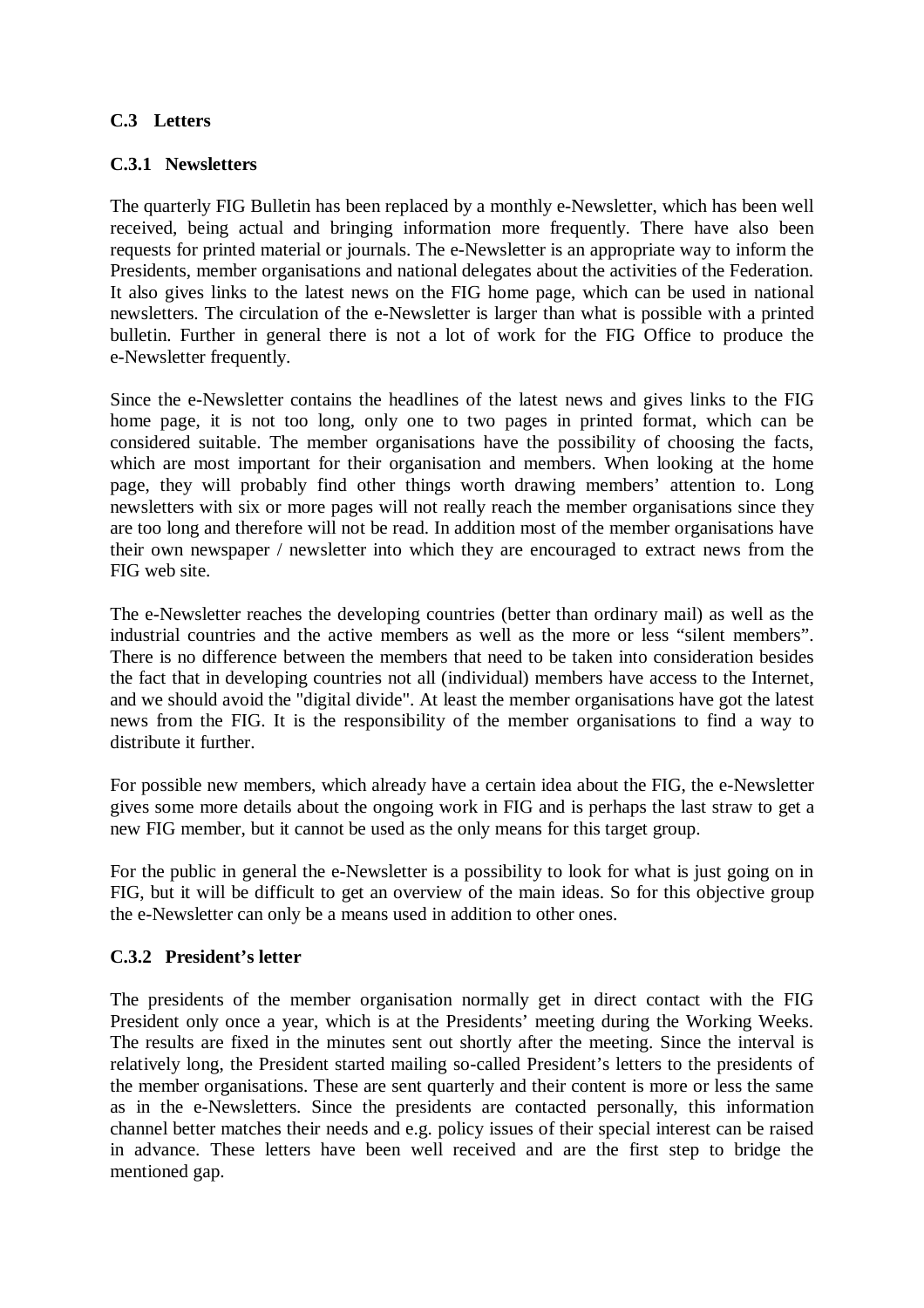### **C.4 Mailing forum / discussion group**

The FIG has established two discussion groups on the home page – one for all members and one for academic members – but these have not been very successful because there has not (yet) been the critical mass, which is needed for active discussion.

There are also mail distribution lists for the Council and Commission officers (ACCO) and under preparation for Commissions. The Commission model was introduced recently, and at the moment we do not know how successful it will become. This depends directly on the activities and initiatives of the members in the distribution lists and how to avoid "junk-type" messages. The fear is that it will once again be driven by those who are already very active in FIG (the "spokespersons") while the others will remain more or less silent listeners".

It should be discussed if another discussion group should be introduced for the presidents of member associations. In this case, the presidents can be considered as one homogeneous group. If they are interested in more information, they could use this forum even for questions ("what is on with …"). This could be useful since it is not always up to the Council or the office to answer! However, there are some concerns that not everywhere in the world people are used to e-mailing as an easy and also non-formal way of communication. There is certainly a contradiction to the serious working of the presidents; they will perhaps prefer to wait for the e-Newsletter and only use this as their source of information.

#### **C.5 Forum during meetings**

Even the best e-Newsletter or mailing forum cannot substitute personal contacts! People are waiting for them. This was very obvious during the Presidents' meeting e.g. in Paris. It should be discussed if those meetings could take place more often, e.g. also during regional conferences. They could be organized in the same manner as the Presidents' meeting during the working weeks or as the round tables during the regional conferences (Nairobi and Marrakech) to avoid too big forums and to allow profound discussions. Presidents (or at regional level from that particular region) who are not able to attend should appoint a personal deputy. The presidents must be aware that they are not excluded if they don't participate, but they should be afraid that they are missing something!

A new interesting even funny title could attract people. And if the meeting is an official topic on the agenda, it will perhaps be easier for people to get the permission to travel.

Not only the regional conferences, but also other conferences and meetings should be used to organise these kinds of presidents' or delegates meetings, especially those that are sponsored by the FIG.

The minutes and, as recommended, the resolutions have to be distributed. This should be done in the same way as it is done with the minutes of the Presidents' meeting. If there are questions, especially from those who are not able to participate, answers have to be published. Perhaps they can even be a good opportunity to enforce the Presidents' mail forum (see above).

Regarding the objective groups at the regional conferences, there is no difference to the official meetings (the presidents in general). The only restriction is that these meetings do have a regional focus concerning the attending presidents (or delegates); perhaps even more representatives from the developing countries are able to take part when the regional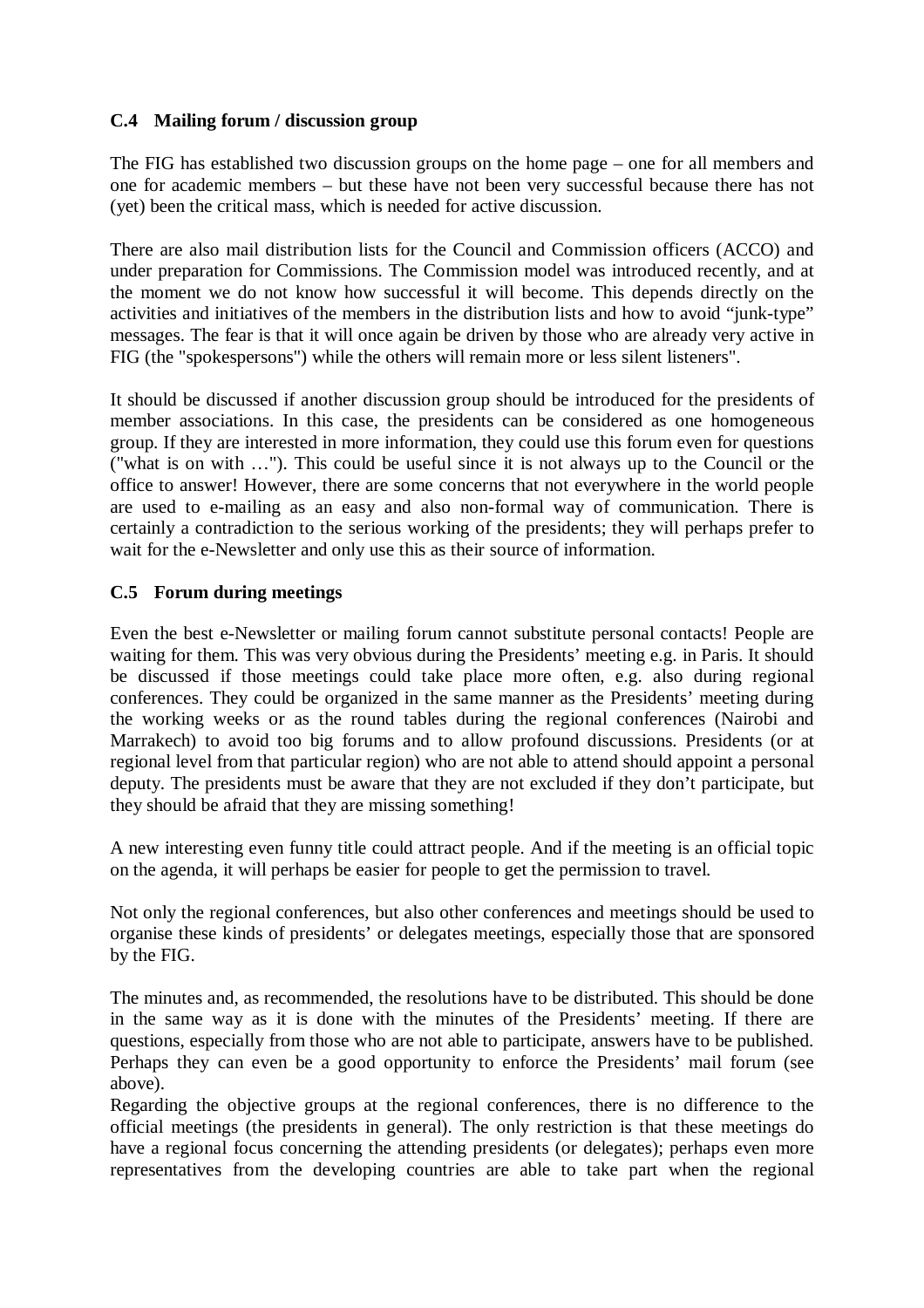conference takes place on "their" continent. But no difference will be considered between industrial and developing countries. It is important that also the Vice Presidents attend these meetings, chaired by the FIG President.

#### **C.6 Article of the month**

The *article of the month* is a possibility for all members, but especially for those from developing countries to be more active (since they are often not able to travel) and to present themselves. Thus here the special objective group should be the developing countries. But their articles will be of more significance if the opportunity for the article of the month is offered to all members, without considering which type of country they are coming from.

The article of the month is proposed to be selected by the commission chairs and confirmed by the Council. The concept of the "article of the month" has to be sold to the FIG members. This must be done especially to avoid expectations that each time the article includes the latest developments in modern technology. Instead everybody has the possibility of reading from time to time something about the (daily or actual) problems in developing countries.

The first article of the month was put on the web in June 2003, and up to now the comments received are very positive, and we should continue bringing these. Perhaps they should be considered more as a means for members from the developing countries; this is up to the commissions to consider.

Regarding the target groups two and three, the articles of the month can be of the same use as the proceedings (see above).

## **C.7 Mailing campaigns**

Direct mail campaigns are not appropriate means for the public in general: it is a big group to be reached (positive!), but there cannot be any positive result for the FIG. Mailing campaigns are only worth using if there is a really big (anonymous) target group, and this group does not exists. People that are interested in the FIG and have been in contact with the office once are better reached by the e-Newsletter.

For the FIG members and the "members behind the members", mailing campaigns are already used! This is the case with every mail sent around looking for participants and speakers of congresses, working weeks and regional conferences. But this is a very specific type of mailing campaign and has only a very little aspect of information policy.

Mailing campaigns can be thought of as an appropriate means of possible new corporate members. But the list of companies that can be contacted during such a campaign must be well chosen, and the letter should be phrased as a very personal one. The campaign should be related to a certain event or even better focus on a certain objective that needs a specific support. In any case also for this target group-mailing campaigns should only rarely be used!

#### **C.8 Presentations of FIG work**

Even though it is not commonly thought of, every presentation of the FIG and its work is a kind of information policy, but even more a marketing activity. So every opportunity should be used to talk about FIG. If it concerns really interesting facts it should furthermore be a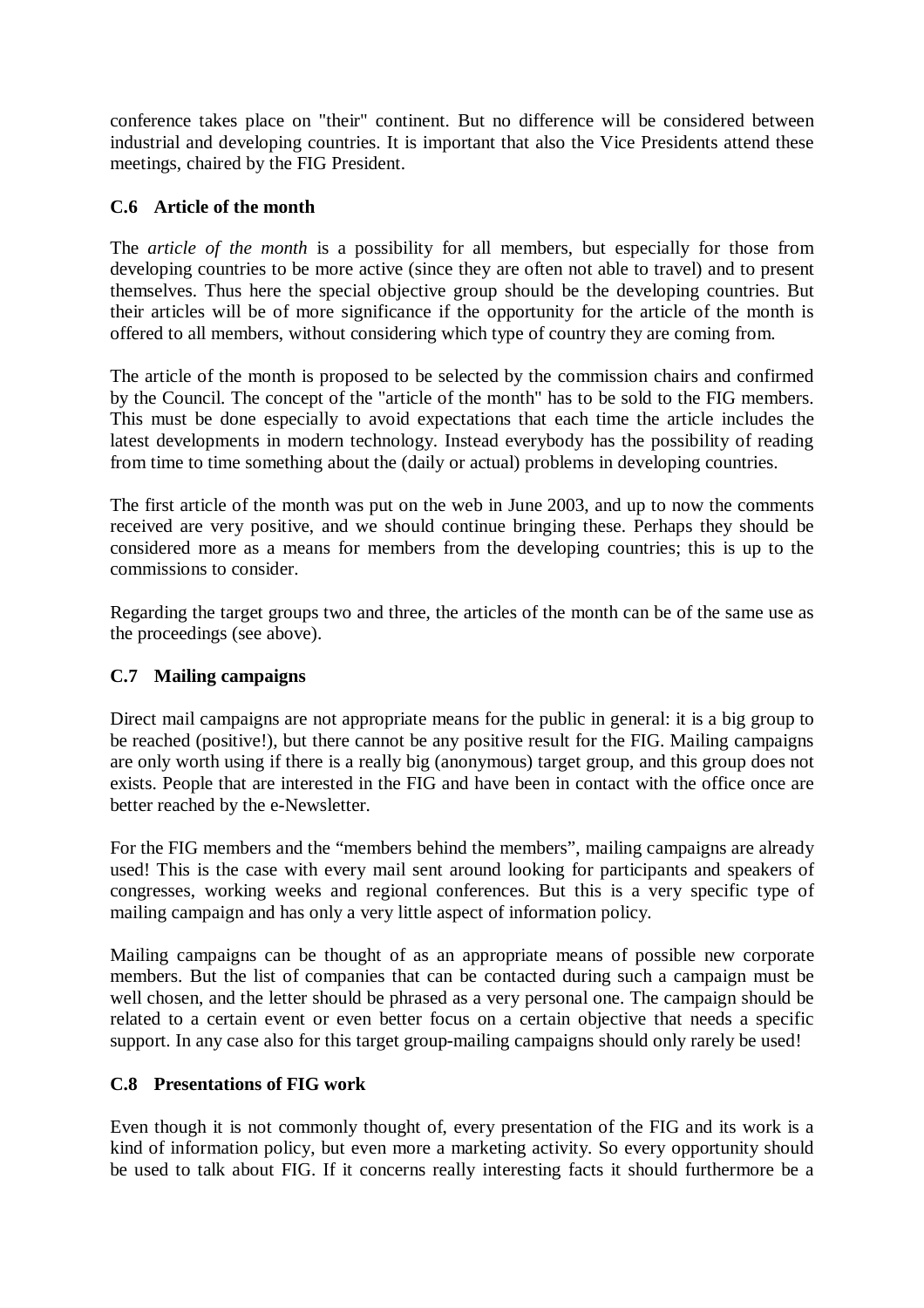means of getting sleeping members moving. In addition, since people can contact the speaker after the presentation, it is possible to continue with personal contacts, an even more promising but of course limited way. So we should use every opportunity.

In general presentations can possibly activate all kind of individuals, coming from the industrial states or the developing countries. So it will depend on the content, which kind of objective group will be reached. The way of marketing also depends on delegates' interests. Finally, with the presentation of things going on in FIG of course the FIG members can be reached, and thus even for them it is a means of information policy; but, hopefully, a minor one since they should know what is going on!

#### **C.9 Information booth at conferences and congresses**

To be present at conferences and congresses and to give information about FIG's work on a special booth has a strong advertising aspect. Since it is very time consuming, it is rarely done. During the INTERGEOs in Germany, the FIG has a common booth with the German Federation of Surveyors (DVW), but normally nobody from FIG is present.

What can be done at the booth is more or less only to distribute the existing information sheets, the flyers and so on. The people that can be reached are the surveyors (during the INTERGEO and other congresses of the surveyors), and normally the result is not that promising. Regarding the cost-benefit-analysis, this does not seem to be a good means of information policy.

#### **C.10 Personal contacts**

This is the most time consuming means! But it is also very efficient, and for some special aims it is worth spending the time. This is the case for example to convince some specialist to be active within FIG or to get FIG more known in new regions (like e.g. in Latin America). In new regions the time is worth to spend since the contact persons will have a multiplier role. So this means is useful for the target groups two and three, often in combination with other means, and every opportunity should be used by every FIG member.

The universities, already FIG members or not, should be considered as a special subgroup. They are in general interested in very specific spheres. Which university is active in which specific research field is mostly known by the working groups. So it will be most promising to contact them directly by the related working group of the concerned commission.

It is important to personalize FIG and the persons working for the Federation. This is why FIG is encouraging to publish the profiles of the President, Council members and Commission officers on the website and newsletters.

#### **C.11 Newspaper, Radio, Television**

Related to a certain event, contacts to the media are of course of advantage for the FIG. Even if there are certain differences between the types of the mentioned media and even more between their importance and target groups they reach, FIG should use every opportunity arising to talk about its work, ideas and aims. In any case, the release (statement) will be only of regional importance, since it will be nearly impossible to reach the "whole world". But in any case, focussing on the international character of FIG and on the projects set up together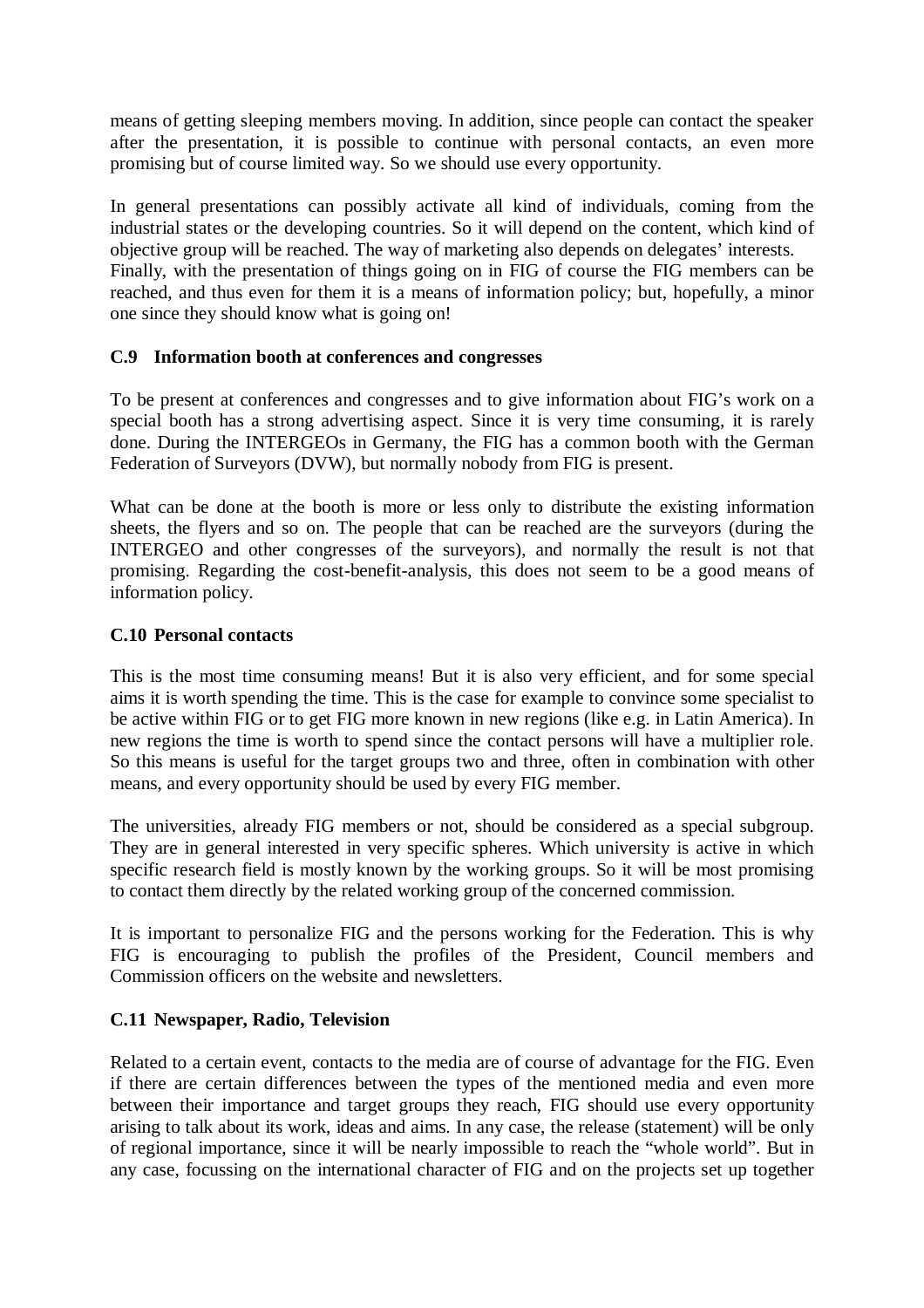with the UN, the role of FIG can be clearly explained. The example of Marrakech clearly shows that FIG work can be interesting to the public, even for a one-hour television programme.

To get the best benefit of the FIG events it is strongly recommended to prepare a plan for media relations and to have, at least, a media conference at each meeting.

To get in contact with the journalists will be one of the main tasks of the Council and the Director, and it will possibly be working only by personal contacts. Without any relation to a certain event, it will be difficult for FIG to attract attention to its work and to have a press release or even an interview on television; even if there is an interesting story to talk about. Again, the collaboration with UN organisations could be a good example to show up the main idea of FIG's work and its importance.

#### **C.12 Specialist magazines**

In general, articles describing FIG work in special surveyor's magazines do have an aspect of information policy, but normally members and members of the member organisations should know what is going on. Even though this is another opportunity to talk about FIG's work it should be used as often as possible. The FIG Council has started a close co-operation with the publishers of surveying journals that are corporate members of FIG.

Looking at the third target group, the public in general, they will probably not read these specialist magazines; they will be better reached by newspapers.

#### **C.13 Presentations**

In general, presentations of the FIG, its basic ideas and how it is working is the best means to reach the public, and at the same time the best marketing that we can have, so we should use every opportunity (see above). The presentations at national or regional events are very good examples! As the personal contacts, presentations are time consuming, but there are obviously more people that can be reached. To help the members of FIG promoting the federation some PowerPoint presentations about FIG and its activities have been prepared and these are available on the FIG home page.

There are only some minor differences regarding the three target groups, and they depend on the opportunity: during a surveyor's congress or conference, the groups one and two are reached. To reach the public in general will only be possible during events with different topics; during the presentations the importance of FIG's work has to be put in another context, but it will not be too difficult to point them out.

#### **C.14 Flyers**

In addition to the mentioned means, others exist as for example the flyers, which will reach possible new members, i.e. when distributed during a congress. But in general the flyers are directed towards target groups two and three.